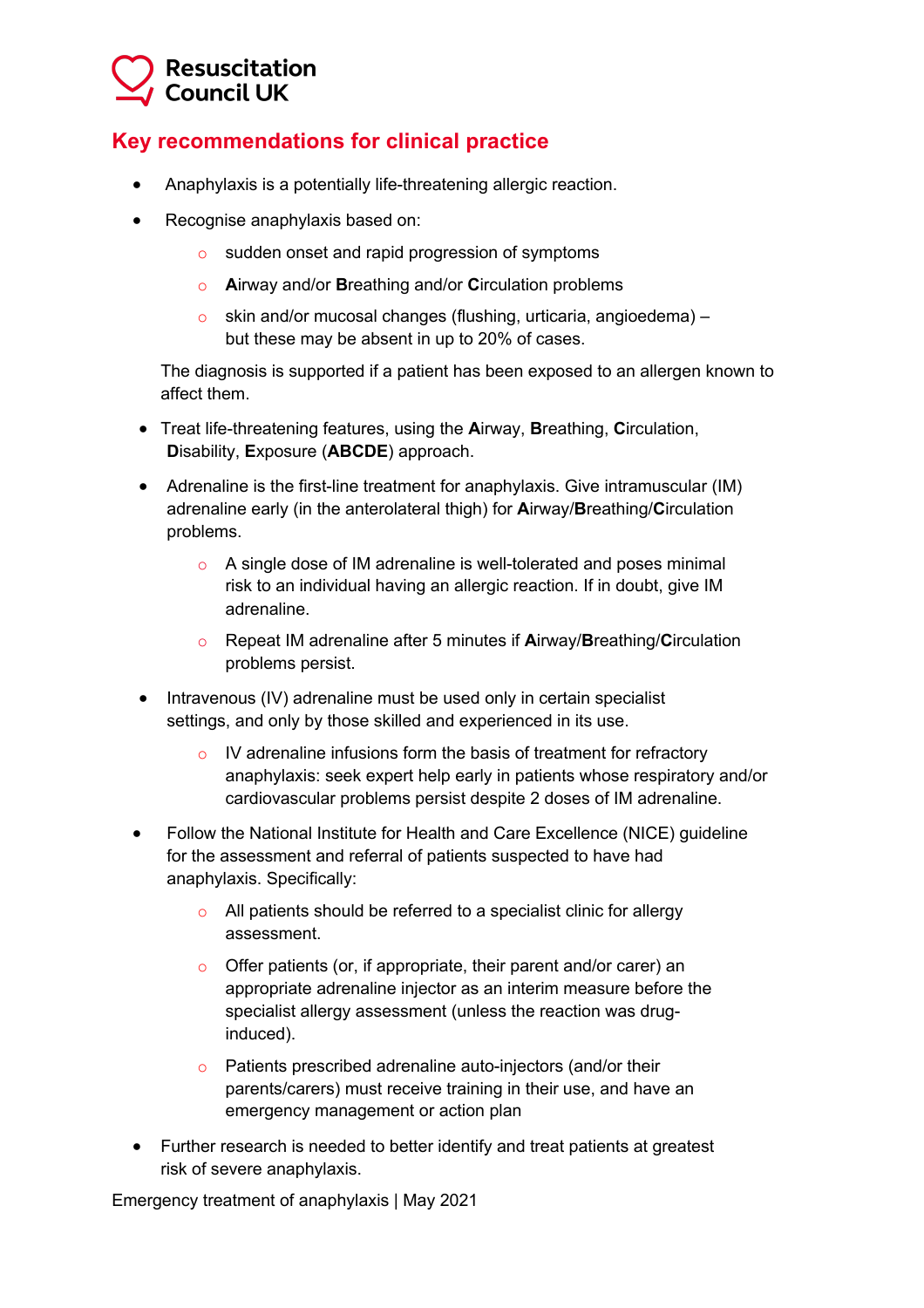

- o Anaphylaxis reactions should be reported to the UK Anaphylaxis Registry at www.anaphylaxie.net (to register, email anaphylaxis.registry@ic.ac.uk).
- o Follow guidance for reporting and debriefing of adverse events.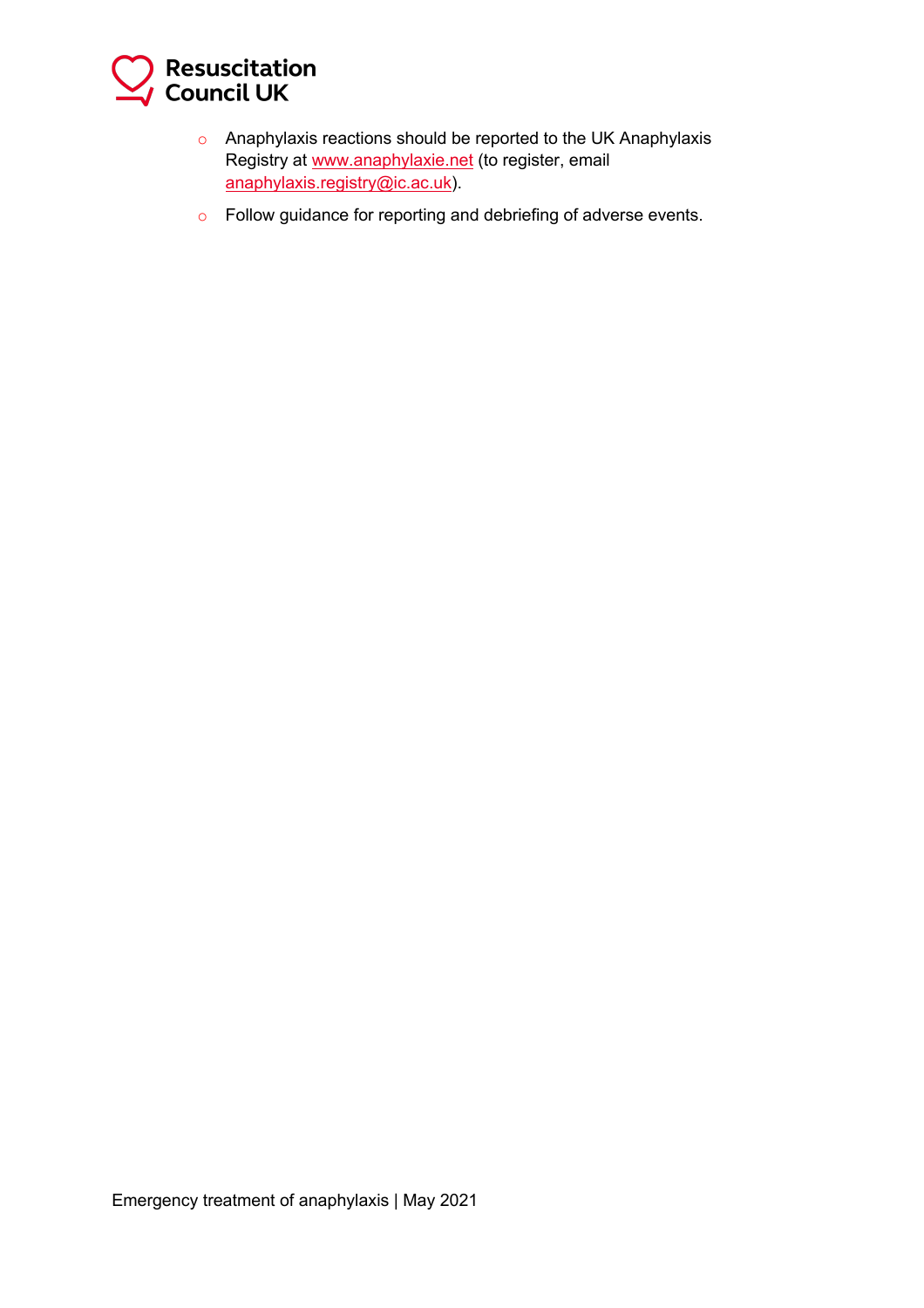## **Resuscitation Council UK**

## **Summary of changes from previous guideline**

This guideline replaces the previous guideline from Resuscitation Council UK (RCUK): Emergency treatment of anaphylactic reactions – Guidelines for healthcare providers (originally published January 2008, annotated July 2012 with links to NICE guidance*).*<sup>1</sup>

- Greater emphasis on intramuscular adrenaline to treat anaphylaxis, and repeated after 5 minutes if **A**irway/**B**reathing/**C**irculation problems persist.
- A specific dose of adrenaline is now included for children below 6 months of age.
- Increased emphasis on the importance of avoiding sudden changes in posture and maintaining a supine position (or semi-recumbent position if that makes breathing easier for the patient) during treatment.
- There are 2 algorithms:
	- o Initial treatment of **anaphylaxis,** with emphasis on repeating the dose of adrenaline after 5 minutes and giving an IV fluid bolus if **A**irway/**B**reathing/**C**irculation problems persist.
	- o Treatment of **refractory anaphylaxis,** defined as anaphylaxis where there is no improvement in respiratory or cardiovascular symptoms despite two appropriate doses of IM adrenaline.
- IV fluids are recommended for refractory anaphylaxis, and must be given early if hypotension or shock is present.
- Antihistamines are considered a third-line intervention and should not be used to treat **A**irway/**B**reathing/**C**irculation problems during initial emergency treatment.
	- Non-sedating oral antihistamines, in preference to chlorphenamine, may be given following initial stabilisation especially in patients with persisting skin symptoms (urticaria and/or angioedema).
- Corticosteroids (e.g. hydrocortisone) are no longer advised for the routine emergency treatment of anaphylaxis.
- New guidance is offered relating to the duration of observation following anaphylaxis, and timing of discharge.

This updated guideline has been developed according to the GRADE Evidence to Decision (EtD) frameworks for adoption, adaptation, and de novo development of trustworthy recommendations (GRADE-ADOLOPMENT).<sup>2</sup> The evidence tables and conclusions have been peer-reviewed and published. $3$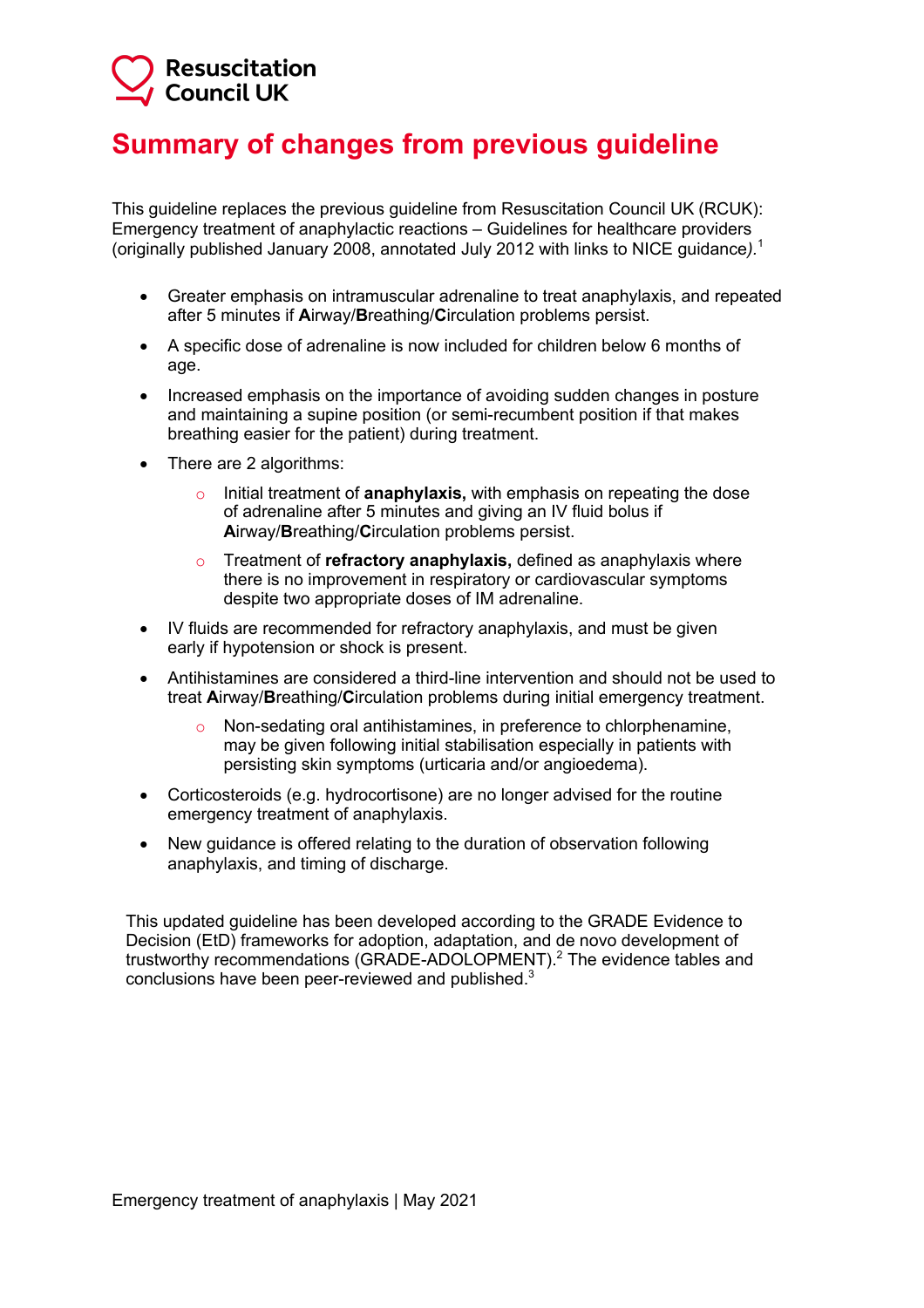



https://www.resus.org.uk/sites/default/files/2021-04/Anaphylaxis%20algorithm%202021.pdf

Emergency treatment of anaphylaxis | May 2021